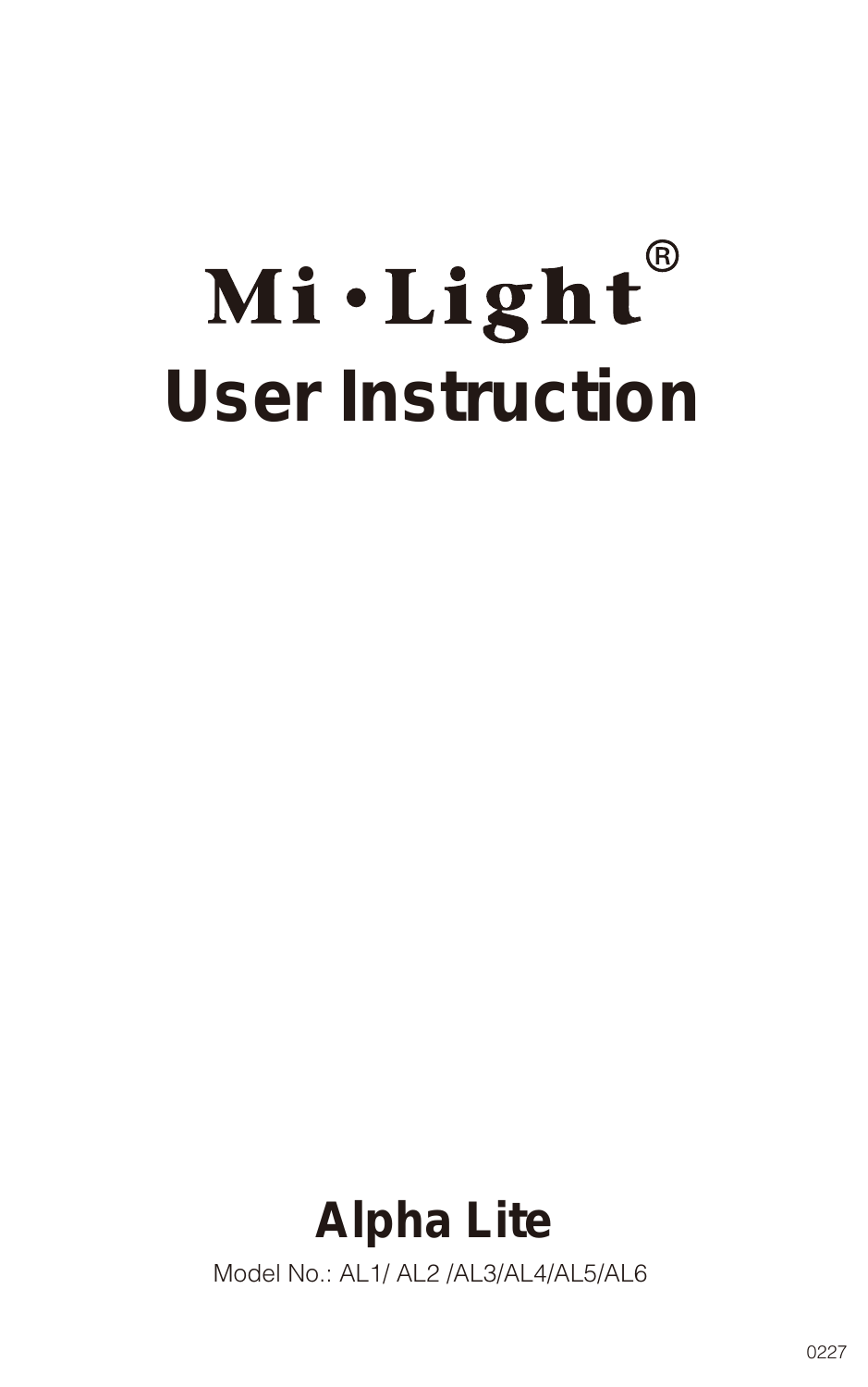## 1. Product Description

- Adopting 2.4GHz RF tech, this product is totally brand new and smart.
- With RF remote control or smart phone App, the track light can change color, brightness, saturation, and lighting angles more precisely.
- With the remote control or smart phone App, you can control many track lights at the same time, or even individually.
- The status of the track lights can be even saved in the remote or the App.

## 2.Structure specifications

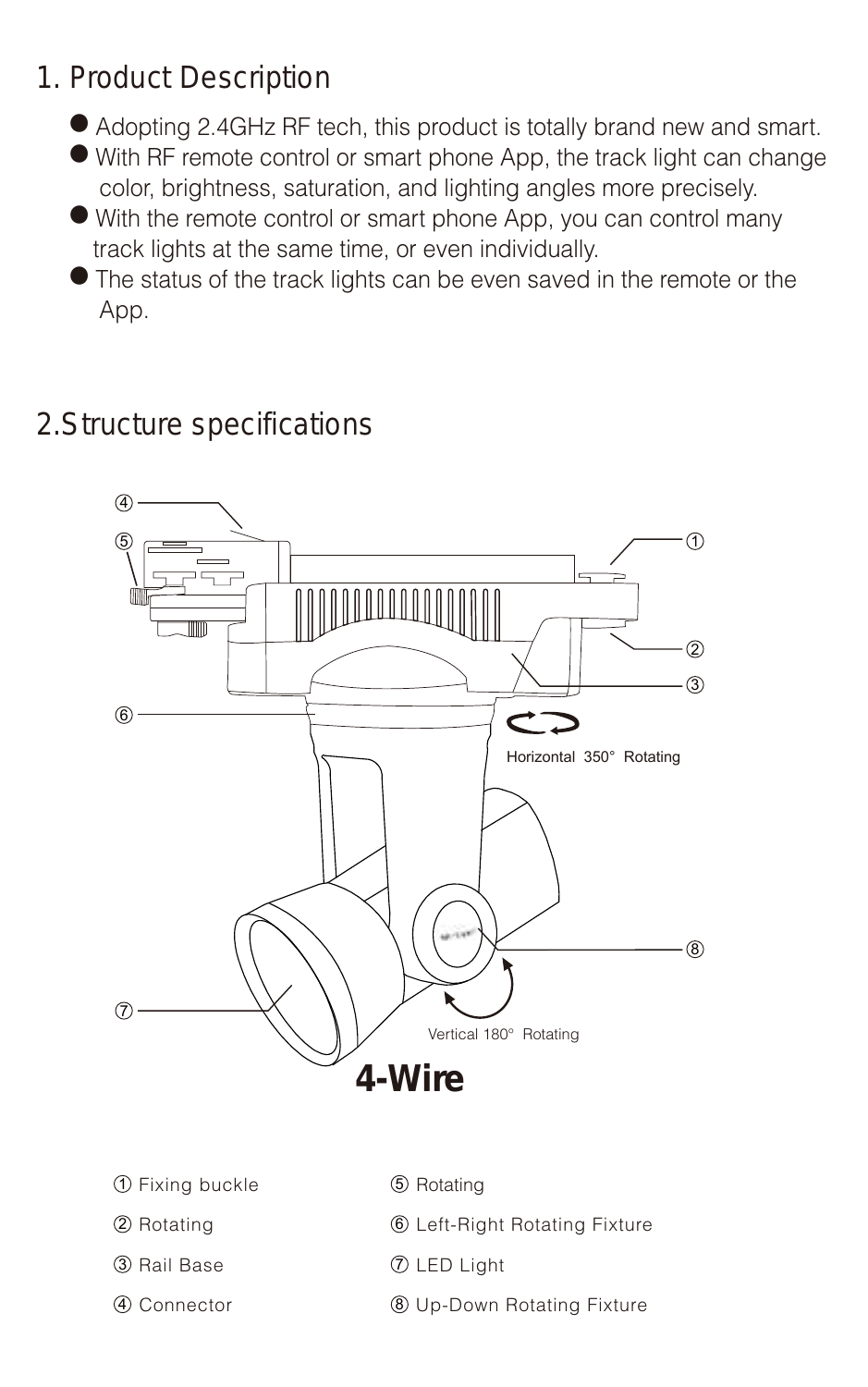

3. Functions( Refer to FUT090 LED Track Light user manual)



#### 99 Zones

One remote can control many track lights at the same time or individually, totally up to 99 zones, up to 9999 lights.



#### **Directions**

Rotating directions freely, horizontal 350; vertical 180; all your needs can be realized by remote control.



#### Optional: RGBW / Dual White / Single White

Dimmable & Color temperature Adjustable, Color Changing & Saturation Control.



#### 2.4GHz RF Transmission Tech

Low power consumption, long distance control, anti-interference, and high communication speed.



#### Memory

You can save and choose color, and the direction of the tracklights.



#### LCD Screen

With the LCD screen, you can see the color rate, kelvin, saturation rate, brightness clearly.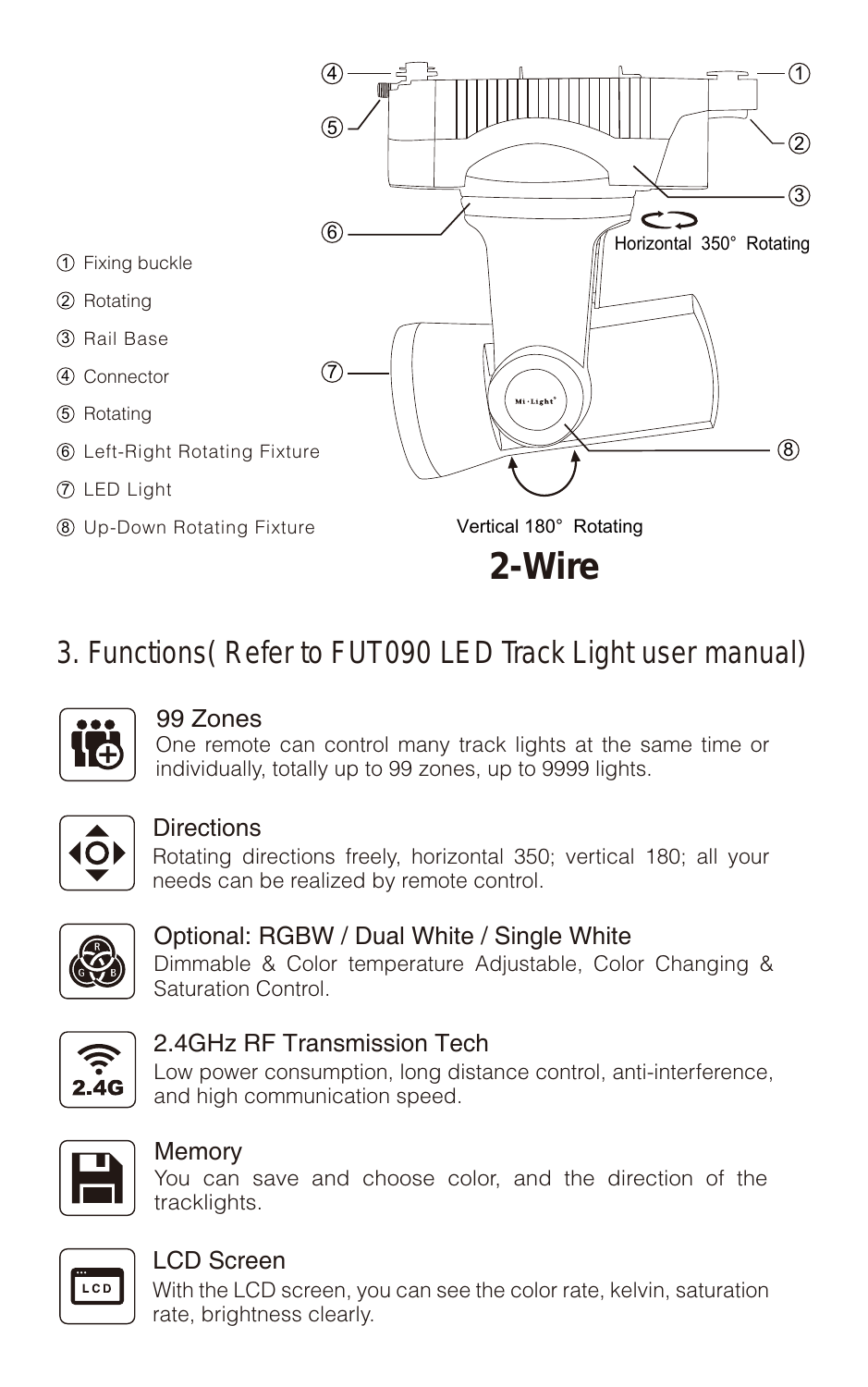## 4.Technical Parameters



2-Wire

| <b>Product Name</b>        | Alpha Lite (Single White) | Alpha Lite (Dual White) | Alpha Lite (RGBW)     |
|----------------------------|---------------------------|-------------------------|-----------------------|
| Model No.                  | AI 1                      | AI $2$                  | AI $3$                |
| Power                      | 25W                       | 25W                     | <b>25W</b>            |
| Voltage                    | AC100~240V 50/60Hz        | AC100~240V 50/60Hz      | AC100~240V 50/60Hz    |
| <b>Color Temperature</b>   | 2700-3200K/6000-6500K     | 2700-6500K              | 2700-3200K/6000-6500K |
| Luminous Flux              | 2000LM                    | 2200LM                  | 2020LM                |
| <b>Luminous Efficiency</b> | 85LM/W                    | 90LM/W                  | 85LM/W                |
| PF                         | >0.9                      | >0.9                    | >0.9                  |
| CRI                        | 90                        | 80                      | 80                    |
| Rail Type                  | 2-Wire                    | 2-Wire                  | 2-Wire                |
| <b>Control Distance</b>    | 30 <sub>m</sub>           | 30m                     | 30m                   |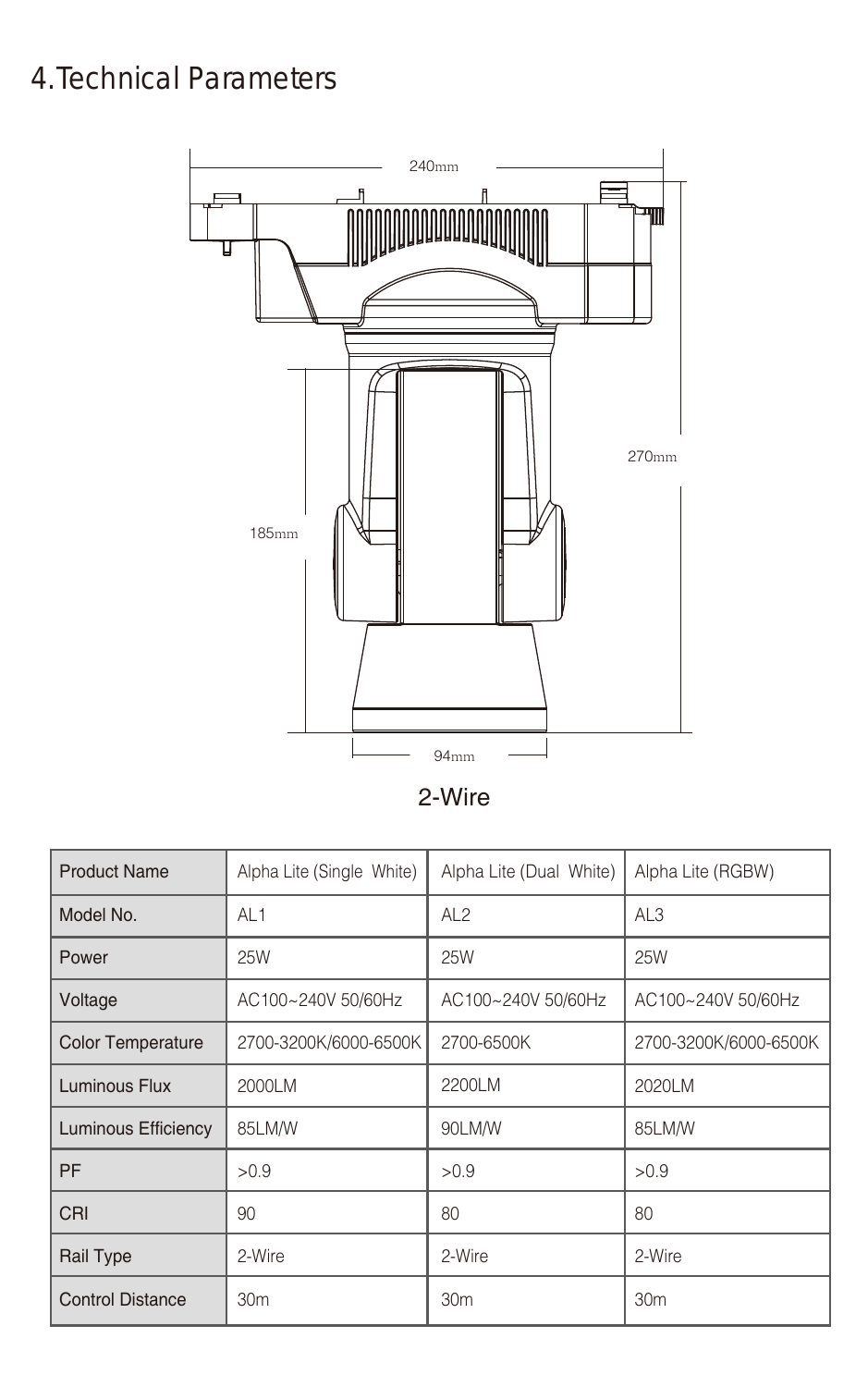

4-Wire

| <b>Product Name</b>      | Alpha Lite (Single White) | Alpha Lite (Dual White) | Alpha Lite (RGBW)     |
|--------------------------|---------------------------|-------------------------|-----------------------|
| Model No.                | AI $4$                    | AL <sub>5</sub>         | AI <sub>6</sub>       |
| Power                    | 25W                       | 25W                     | 25W                   |
| Voltage:                 | AC100~240V 50/60Hz        | AC100~240V 50/60Hz      | AC100~240V 50/60Hz    |
| <b>Color Temperature</b> | 2700-3200K/6000-6500K     | 2700-6500K              | 2700-3200K/6000-6500K |
| Luminous Flux            | 2000LM                    | 2200LM                  | 2020LM                |
| Luminous Efficiency      | 85LM/W                    | 90LM/W                  | 85LM/W                |
| PF                       | >0.9                      | >0.9                    | >0.9                  |
| CRI                      | 90                        | 80                      | >80                   |
| Rail Type                | 4-Wire                    | 4-Wire                  | 4-Wire                |
| <b>Control Distance</b>  | 30 <sub>m</sub>           | 30 <sub>m</sub>         | 30m                   |